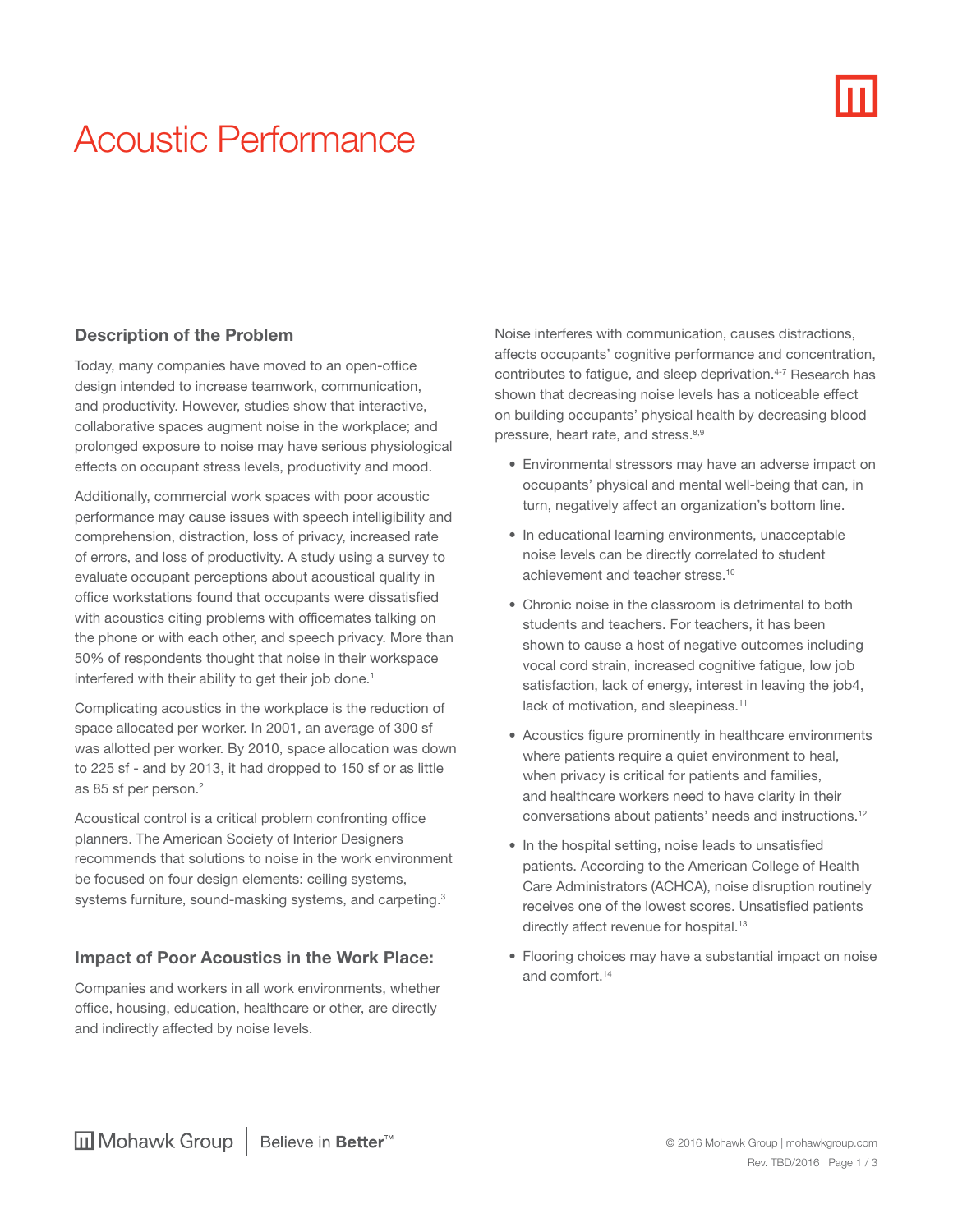#### Acoustic Research Studies:

- Open-plan offices and chattering colleagues contribute to an environment where concentration is virtually impossible…office workers are 66% less productive in an open-plan office, according to Julian Treasure, Chairman of The Sound Agency and author of Sound Business.
- Employees waste 759 hours each year due to workplace distractions. A third of employees are distracted at work for up to three hours a day, blaming their lack of concentration on chatty colleagues, social media and even the weather. This adds up to 60 hours a month, or a total of 759 hours each year.<sup>15</sup>
- Removing "conversational distractions" by making specific adjustments to the acoustical conditions in open office environments with the goal of improving speech privacy may:<sup>16</sup>
	- Increase the ability to focus on work tasks improved by 48%;
	- Decrease distractions by 51%;
	- Reduce error-rates accuracy and short term memory improved 10%;
	- Reduce stress physical symptoms of stress was reduced by 27%.
- According to Dynasound Collaborative Studies, research conducted with six major US corporations found that lack of speech privacy decreases employee satisfaction and productivity:
	- 70% of employees say that noise in the open plan environment is the number one workplace distraction, affecting satisfaction and productivity.
	- 52% of employees reported that they felt stressed at work – due to lack of ability to think and concentrate in the open plan environment.<sup>11</sup>
- According to *2013 State of the Global Workplace Report, Gallup,* office workers are interrupted as often as every three minutes by digital and human distractions. These interruptions carry a destructive ripple effect because, once a distraction occurs, it can

take as much as 23 minutes for the mind to return to the task at hand.<sup>17</sup>

 *Gallup's Consequences of Distraction:*

- When working on a project, employees are interrupted every 11 minutes (on average). When interrupted, it takes us up to 23 minutes to get back into FLOW the state where we're deeply engaged.
- Longer interruptions cause a greater chance of error<sup>18</sup>
	- Interruption of 2.8 seconds doubles the rate of errors
	- Interruption of 4.4 seconds triples the rate of errors
- The reverberation time of noise in open-plan classrooms which affects how clearly speech is understood, is as low as 50% in 'normal' classrooms, meaning students understand and absorb only half of information being presented.
- At an average noise level of 65 dB in the classroom, teachers' heart-rate increases to hit heart-attack levels.
- A study conducted by Finnish Institute of Occupational Health (FIOH) shows that unwilling listeners demonstrate a five to 10 percent decline in performance when undertaking tasks requiring concentration.19

Employees undertake a variety of tasks during any day – some requiring a collaborative team approach and some solitary, requiring focus. A successful work environment is created when acoustic planning is done to anticipate types of work being done in the spaces, to minimize distraction, and to create spaces where employees feel they are accomplishing their best work.